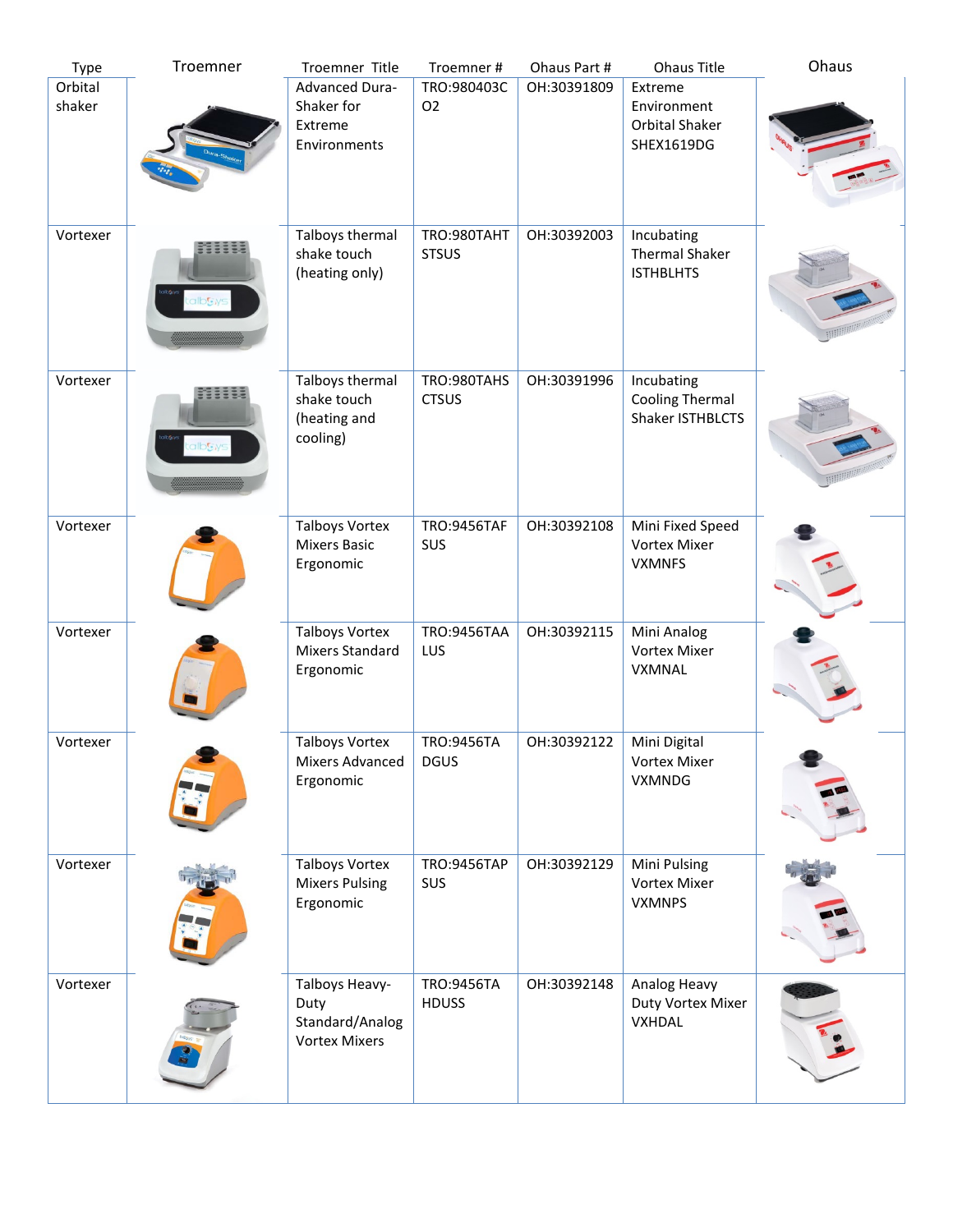| Vortexer                                    | Talboys Heavy-<br>Duty<br>Advanced/Digital<br><b>Vortex Mixers</b>               | TRO:9456TA<br><b>HDUSA</b> | OH:30392146 | Digital Heavy Duty<br>Vortex Mixer<br><b>VXHDDG</b>                                        |  |
|---------------------------------------------|----------------------------------------------------------------------------------|----------------------------|-------------|--------------------------------------------------------------------------------------------|--|
| Vortexer                                    | Talboys<br>Standard/Analog<br>Microplate<br>Vortex Mixer                         | TRO:9456TA<br><b>MPUSS</b> | OH:30392162 | Analog<br>Microplate Vortex<br>Mixer VXMPAL                                                |  |
| Vortexer                                    | Talboys<br>Advanced/Digital<br>Microplate<br><b>Vortex Mixer</b>                 | TRO:9456TA<br><b>MPUSA</b> | OH:30392160 | Digital Microplate<br>Vortex Mixer<br><b>VXMPDG</b>                                        |  |
| Vortexer                                    | Talboys<br>Standard/Analog<br><b>Stainless Steel</b><br>Multi-Tube<br>Vortexers  | TRO:945007S                | OH:30392164 | Analog Multi-<br>Tube Vortexer<br><b>VXMTAL</b>                                            |  |
| Vortexer                                    | Talboys<br>Advanced/Digital<br><b>Stainless Steel</b><br>Multi-Tube<br>Vortexers | TRO:945065S                | OH:30392171 | Digital Multi-Tube<br>Vortexer VXMTDG                                                      |  |
| Microplat<br>e Shaker                       | Professional<br>1000MP<br>Incubating<br>Microplate<br>Shaker                     | TRO:980180                 | OH:30391938 | Incubating<br>Microplate Shaker<br><b>ISLDMPHDG</b><br>(opaque lid<br>version<br>30391931) |  |
| Microplat<br>e Shaker                       | Advanced<br>1000MP<br>Microplate<br>Shaker                                       | TRO:980178                 | OH:30391905 | Light Duty<br>Microplate Shaker<br>SHLDMP03DG                                              |  |
| Incubate<br>d<br>Benchtop<br><b>Shakers</b> | Professional<br>1000IC-3<br>Incubating &<br><b>Cooling Shaker</b>                | TRO:980186                 | OH:30391945 | Incubating<br>Cooling Light Duty<br>Shaker<br><b>ISICMBCDG</b>                             |  |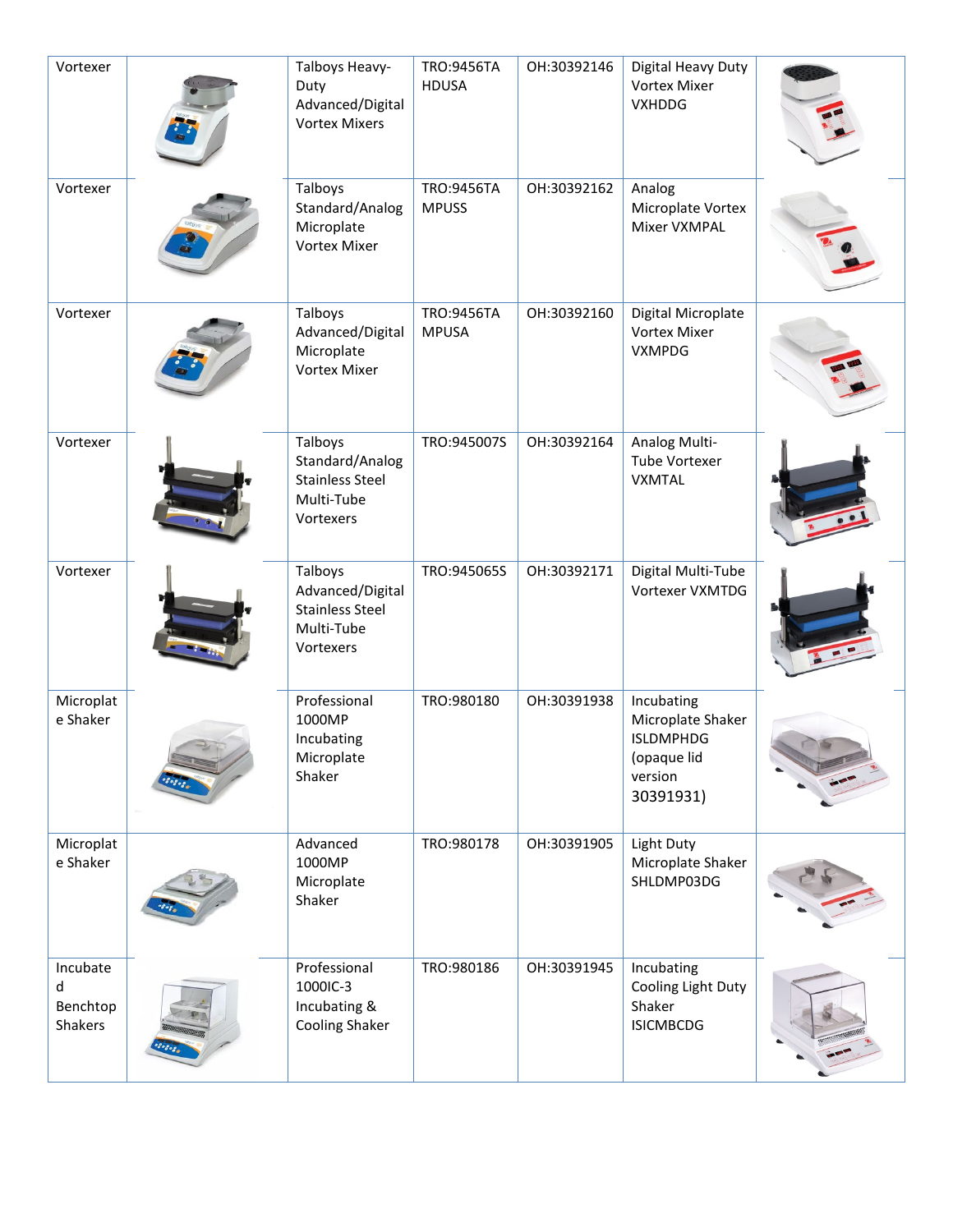| Incubate<br>d<br>Benchtop<br><b>Shakers</b> | Professional<br>1000-3<br>Incubating<br><b>Orbital Shaker</b> | TRO:980184 | OH:30391924 | Incubating Light<br>Duty Orbital<br>Shaker<br>ISLD04HDG                          |  |
|---------------------------------------------|---------------------------------------------------------------|------------|-------------|----------------------------------------------------------------------------------|--|
| Standard<br><b>Shakers</b>                  | Advanced<br>15000-2 Orbital<br>Shaker                         | TRO:980426 | OH:30391884 | 68 kg Capacity<br>Digital Heavy Duty<br>Orbital Shaker 2"<br>Orbit<br>SHHD6850DG |  |
| Standard<br><b>Shakers</b>                  | Advanced<br>15000-1 Orbital<br>Shaker                         | TRO:980424 | OH:30391877 | 68 kg Capacity<br>Digital Heavy Duty<br>Orbital Shaker 1"<br>Orbit<br>SHHD6825DG |  |
| Standard<br><b>Shakers</b>                  | Advanced 5000<br><b>Orbital Shaker</b>                        | TRO:980412 | OH:30391842 | 23 kg Capacity<br>Digital Heavy Duty<br><b>Orbital Shaker</b><br>SHHD2325DG      |  |
| Standard<br><b>Shakers</b>                  | Advanced 3500<br><b>Orbital Shaker</b>                        | TRO:980403 | OH:30391807 | 16 kg Capacity<br>Digital Heavy Duty<br>Orbital<br>SHHD1619DG                    |  |
| Standard<br><b>Shakers</b>                  | Advanced<br>10000-2 Orbital<br>Shaker                         | TRO:980422 | OH:30391870 | 45 kg Capacity<br>Digital Heavy Duty<br>Orbital Shaker 2"<br>Orbit<br>SHHD4550DG |  |
| Standard<br>Shakers                         | Advanced<br>10000-1 Orbital<br>Shaker                         | TRO:980420 | OH:30391863 | 45 kg Capacity<br>Digital Heavy Duty<br>Orbital Shaker 1"<br>Orbit<br>SHHD4525DG |  |
| Standard<br><b>Shakers</b>                  | Advanced 1000-<br>15 Orbital<br>Shaker                        | TRO:980398 | OH:30391912 | Digital Light Duty<br>Orbital Shaker 15<br>mm Orbit<br>SHLD0415DG                |  |
| Standard<br><b>Shakers</b>                  | Advanced 1000-<br>3 Orbital Shaker                            | TRO:980175 | OH:30391898 | Digital Light Duty<br>Orbital Shaker 3<br>mm Orbit<br>SHLD0403DG                 |  |
| Standard<br><b>Shakers</b>                  | <b>Standard Analog</b><br>5000 Orbital<br>Shaker              | TRO:980410 | OH:30391835 | 23 kg Capacity<br>Analog Heavy<br>Duty Orbital<br>Shaker<br>SHHD2325AL           |  |